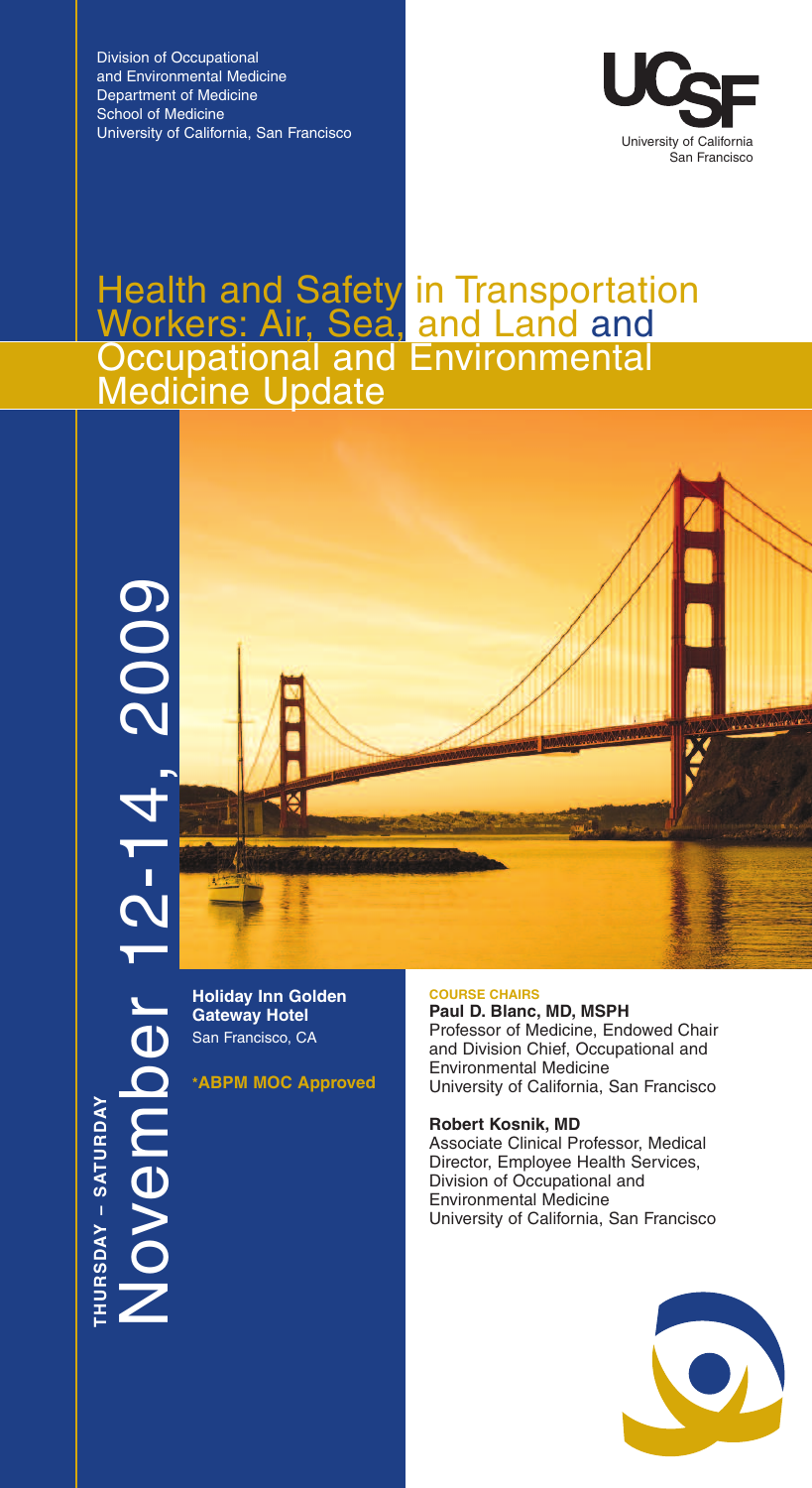# **Health and Safety in Transportation** Workers: Air, Sea, and Land and Occupational and Environmental Medicine Update

Holiday Inn Golden Gateway Hotel San Francisco, CA

# November 12-14, 2009

This course, presented by the Division of Occupational and Environmental Medicine in the Department of Medicine at the University of California, San Francisco, is designed to provide occupational health professionals with a review of clinical toxicology, epidemiology, and the evaluation of occupational and environmental diseases and injuries. The curriculum will also include a substantial component focused on issues specifically pertinent to health and safety of transportation and maritime workers.

This course is approved for American Board of Preventative Medicine Maintenance of Certification credit and is a comprehensive update for occupational medicine specialists. In addition to occupational medicine specialists, this course is also designed to meet the needs of primary care providers and others engaged in occupational health practice and research including physicians (family physicians, general practitioners, internists, emergency medicine specialists), nurse practitioners and other nursing professionals, physician's assistants, industrial hygienists, and health care researchers and policy makers.

An attendee completing this course will be able to: E  $\Omega$ 

- Analyze medical data derived from medical research findings, particularly toxicological and epidemiologic investigations, and incorporate them into practice to improve patient outcomes; E  $\geq$
- Evaluate scientific evidence for patient care indicators in the field of occupational and environmental health;  $\mathop{\mathsf{O}}$  $\Xi$

 $\overline{\circ}$ 

- Improve diagnostic methods for selected occupational and environmental conditions and expand treatment options;
- Identify potential chemical, physical, and biological environmental causes of health concerns at the individual patient and community health level and the related regulatory management of specific work-related scenarios.

### **ACCREDITATION**

The University of California, San Francisco School of Medicine (UCSF) is accredited by the Accreditation Council for Continuing Medical Education to provide continuing medical education for physicians. UCSF designates this educational activity for a maximum of 20.5 *AMA PRA Category 1 Credit(s) TM*. Physicians should only claim credit commensurate with the extent of their participation in the activity.

**American Board of Preventive Medicine:** The American Board of Preventive Medicine for Maintenance of Certification (MOC) has approved this course for a maximum of 20 MOC credits.

This CME activity meets the requirements under California Assembly Bill 1195, continuing education and cultural and linguistic competency.

**Geriatric Medicine:** The approved credits shown above include 2.25 credits toward meeting the requirement under California Assembly Bill 1820, Geriatric Medicine for internists and family practice physicians licensed in California to complete 20% of their ongoing mandatory continuing medical education if their practice is comprised of a patient population of which 25% is aged 65 years or older.

**Family Physicians:** Application for CME credit has been filed with the American Academy of Family Physicians. **Determination of credit is pending.**

**California Division of Workers Compensation-Medical Unit (QME Credit):** Application for credit has been filed with the California Division of Workers Compensation–Medical Unit for Qualified Medical Evaluator credit. **Determination of credit is pending.**

### **Nurses:**

For the purpose of recertification, the American Nurses Credentialing Center accepts *AMA PRA category 1 Credit™* issued by organizations accredited by the ACCME.

**Physician Assistants:** AAPA accepts category 1 credit from AOACCME, Prescribed credit from AAFP, and *AMA PRA Category 1 Credit™* from organizations accredited by the ACCME.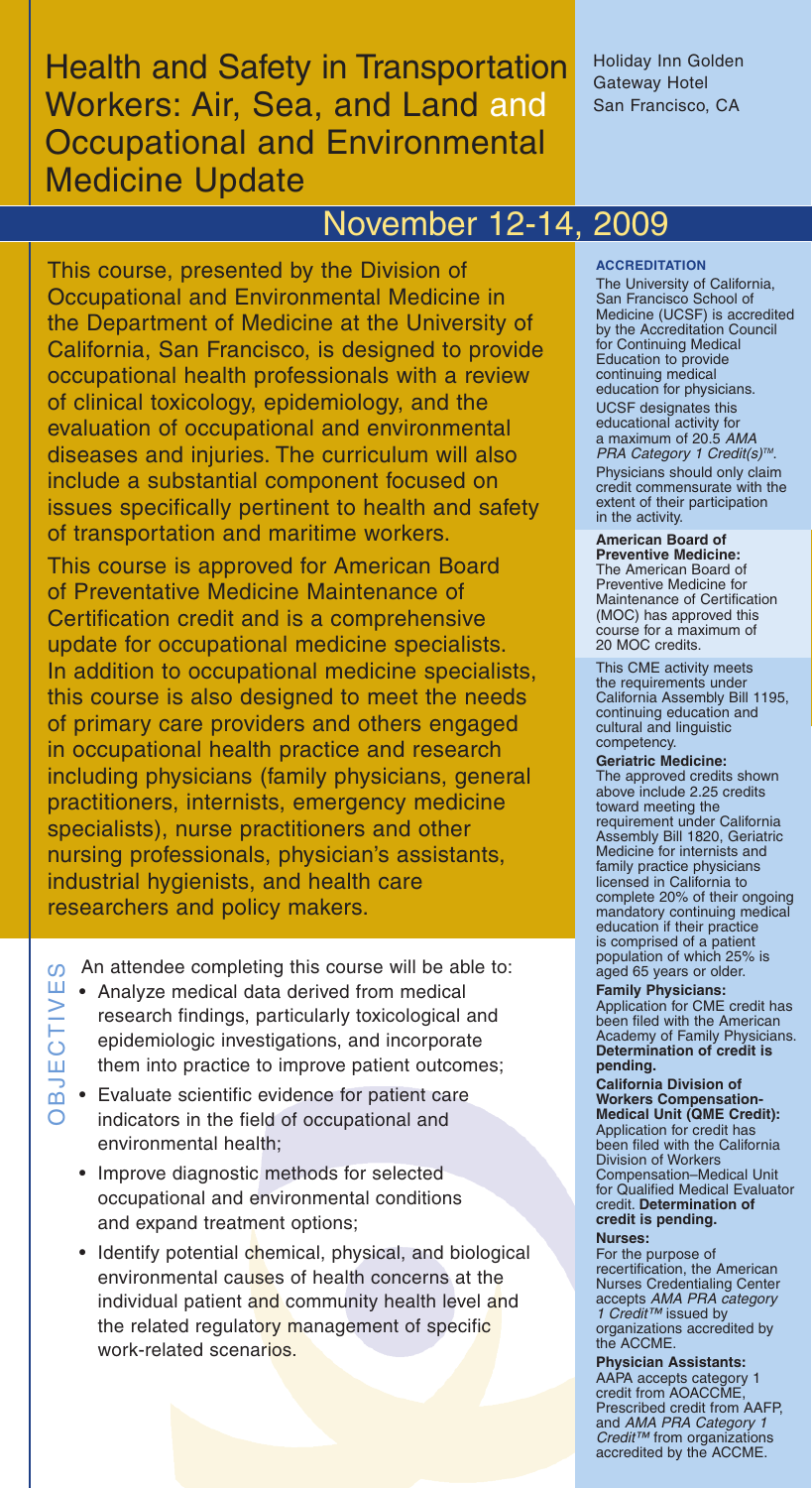# Health and Safety in Transportation Workers: Air, S Occupational and Environmental Medicine Updat

# **HEALTH AND SAFETY IN TRANSPORTATION WORKERS: AIR, SEA, AND LAND THURSDAY, NOVEMBER 12, 2009 • ONE DAY ONLY**

| $7:30$ am          | <b>Registration and Continental Breakfast</b>                                                                                                   |                                                                                                                        |
|--------------------|-------------------------------------------------------------------------------------------------------------------------------------------------|------------------------------------------------------------------------------------------------------------------------|
| 8:00               | <b>Introduction and Orientation</b>                                                                                                             | Paul D. Blanc, MD, MSPH                                                                                                |
| 8:10               | <b>Railway Workers:</b><br><b>Ergonomic and Respiratory Hazards</b>                                                                             | Stephen Popkin, PhD                                                                                                    |
| 9:00               | <b>Acute and Chronic Trauma in</b><br><b>Transportation Workers:</b><br><b>Epidemiology and Prevention</b>                                      | David Ragland, PhD                                                                                                     |
| 9:50               | Coffee Break                                                                                                                                    |                                                                                                                        |
| 10:15              | <b>Keynote: Occupational Safety and</b><br><b>Health of Fishermen and Mariners</b>                                                              | George A. Conway, MD, MPH,<br>AME, CAPT, USPHS (Ret.)                                                                  |
| 11:30              | <b>Diving and Hyperbaric Environments</b>                                                                                                       | Patrick R. Laraby, MD, MS, MPH,<br>MBA, CDR, MC, USN                                                                   |
| $12:20 \text{ pm}$ | Lunch on Own                                                                                                                                    |                                                                                                                        |
| 1:30               | Keynote: Occupational Safety and<br><b>Health - The NASA Perspective</b>                                                                        | David H. Kaye, DO, MPH                                                                                                 |
| 2:45               | <b>Sleep-Rest Cycles:</b><br><b>Implications for Professional Drivers</b>                                                                       | David Claman, MD                                                                                                       |
| 3:30               | Coffee Break                                                                                                                                    |                                                                                                                        |
| 3:45               | <b>Cabin Air Quality and Airline</b><br><b>Worker Health</b>                                                                                    | Robert Harrison, MD, MPH                                                                                               |
| 4:30               | <b>Panel Presentation and Discussion:</b><br><b>Special Examinations and Surveillance</b><br>for Drivers, Pilots, and Other Fitness<br>for Duty | Facilitator: Robert Kosnik MD<br>Presenters: Scott Levy, MD, MPH<br>Peter Swann, MD, FAAFP<br>Norman Westhoff, MD, MPH |
| $6:00 \text{ pm}$  | Adjourn                                                                                                                                         |                                                                                                                        |

# **OCCUPATIONAL AND ENVIRONMENTAL MEDICINE UPDATE**

|                    | DAY ONE • FRIDAY NOVEMBER 13, 2009                                                                        |                            |
|--------------------|-----------------------------------------------------------------------------------------------------------|----------------------------|
| $7:30$ am          | <b>Registration and Continental Breakfast</b>                                                             |                            |
| 8:00               | <b>Introduction and Orientation</b>                                                                       | Paul D. Blanc, MD, MSPH    |
|                    | <b>WORK-RELATED ALLERGY</b>                                                                               |                            |
| 8:10               | The Range of Sensitivity:<br><b>From Cutaneous Responses to</b><br><b>Rhinitis to Asthma</b>              | Dennis Shusterman, MD, MPH |
| 9:00               | <b>Occupational Exposures to Cleaners</b><br>and Disinfectants: Allergic vs. Irritant<br><b>Responses</b> | Howard Maibach, MD         |
| 9:50               | Coffee Break                                                                                              |                            |
| 10:15              | Keynote: Occupational Asthma Update:<br><b>Novel Agents and Evolving Concepts</b>                         | John Balmes MD             |
| 11:30              | Laboratory Animal Allergy -<br><b>Nothing to Sneeze At</b>                                                | James Seward, MD, MPP      |
| $12:20 \text{ pm}$ | Lunch on Own                                                                                              |                            |
|                    | <b>WORK-RELATED MUSCULOSKELETAL PROBLEMS</b>                                                              |                            |
| 1:30               | <b>Keynote: Occupational Risk Factors for</b><br><b>Rheumatic Diseases</b>                                | Glinda S. Cooper, PhD      |
| 2:45               | Knee Injury: Return to Work After<br><b>Surgery Strategies</b>                                            | Lesley J. Anderson, MD     |
| 3:30               | Coffee Break                                                                                              |                            |
| 3:45               | <b>How Does Hip Arthroscopy and Hip</b><br><b>Replacement Affect the Worker?</b>                          | Thomas G. Sampson, MD      |
| 4:30               | <b>Alternative and Complementary</b><br><b>Therapies for Musculoskeletal Conditions</b>                   | Bradly Jacobs, MD, MPH     |
| 5:15               | The Aging Worker: The Intersection of<br><b>Geriatrics and Occupational Medicine</b>                      | Kenneth Covinsky, MD, MPH  |
| $6:00$ pm          | Adjourn                                                                                                   |                            |
|                    |                                                                                                           |                            |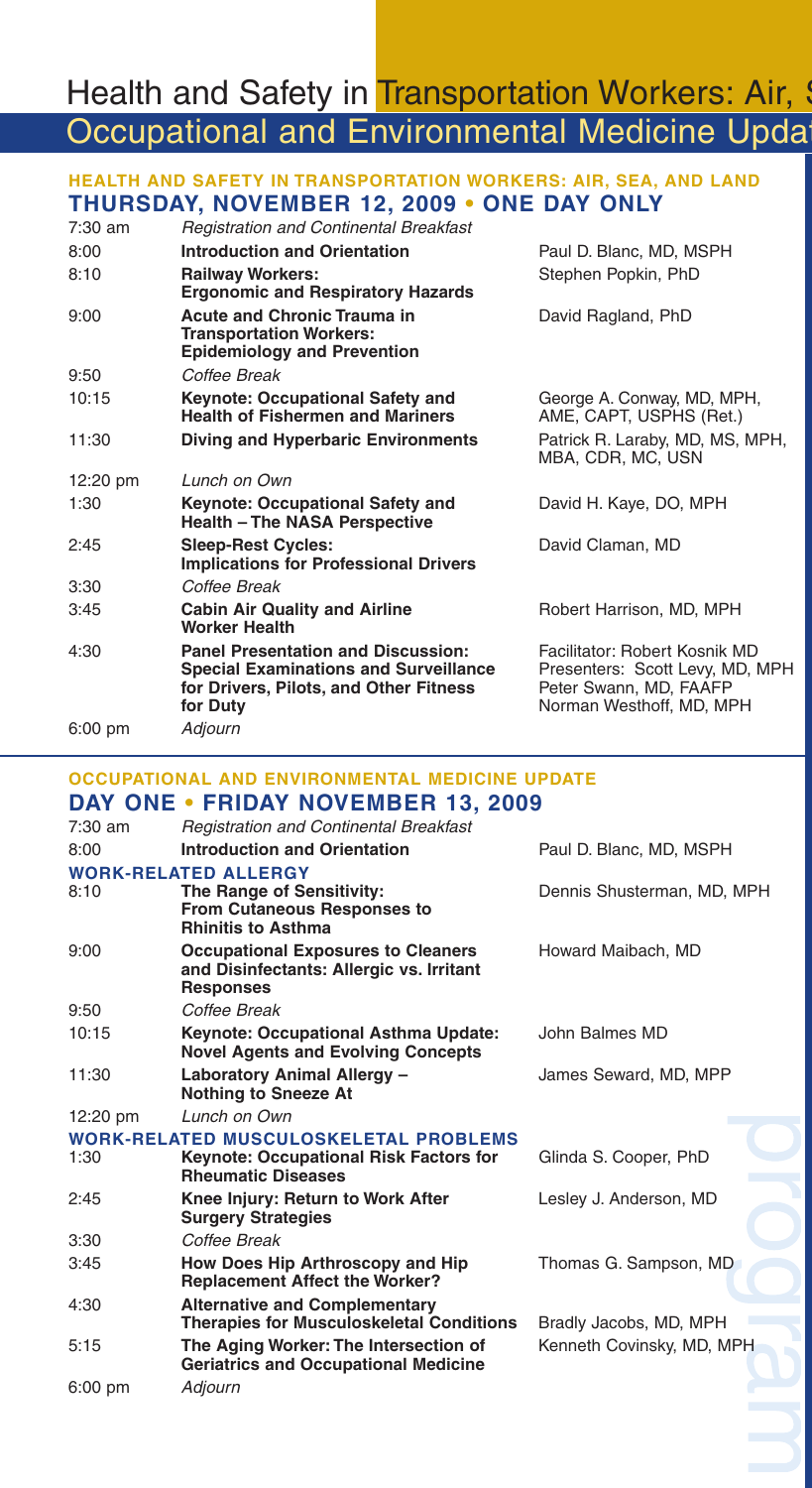# Sea, and Land and

te

Holiday Inn Golden Gateway Hotel San Francisco, CA

## **OCCUPATIONAL AND ENVIRONMENTAL MEDICINE UPDATES DAY TWO • SATURDAY NOVEMBER 14, 2009**

| $7:45$ am | <b>Breakfast</b>                                                                                                                         |                                                                                       |
|-----------|------------------------------------------------------------------------------------------------------------------------------------------|---------------------------------------------------------------------------------------|
|           | <b>TOPICS IN ENVIRONMENTAL MEDICINE</b>                                                                                                  |                                                                                       |
| 8:15      | <b>Keynote: Gene-Environment Interactions:</b><br><b>Practical Implications from a Clinical</b><br><b>Perspective</b>                    | Robert Nussbaum, MD                                                                   |
| 9:15      | <b>Consumer Products - Issues in</b><br><b>Environmental Medicine</b>                                                                    | Paul D. Blanc, MD, MSPH                                                               |
| 10:00     | Coffee Break                                                                                                                             |                                                                                       |
| 10:15     | <b>Preparing for Climate Change: Thinking</b><br><b>Globally but Acting Locally for a</b><br><b>Growing Environmental Health Problem</b> | Gina Solomon, MD, MPH                                                                 |
| 11:00     | <b>Environmental Medicine Grand Rounds:</b><br><b>Case-Based Presentations</b>                                                           | Presenters:<br>Sarah Jewell, MD<br>Patricia Quinlan, CIH, MPH<br>Mark Miller, MD, MPH |

12:30 pm *Adjourn/Evaluations/CME Certificates*

### GENERAL INFORMATION

Pre-registration is preferred to ensure that registrants receive a syllabus. HOW TO ENROLL

### Tuition: **\$550** Physicians

**\$500** Allied Health Professionals/ Residents/Fellows

You must call or fax if you would like to register for *only* the Transportation Workers or Occupational or Environmental Medicine Updates Sections.

### **Health and Safety in Transportation Workers: Air, Sea and Land (November 12)**

8.25 AMA PRA Category 1 Credits™

**\$240** Physicians

- **\$200** Allied Health Professionals/ Residents/Fellows
- **Occupational and Environmental Medicine Updates Section (November 13 & 14)** 12.25 AMA PRA Category 1 Credits™

**\$350** Physicians

**\$300** Allied Health Professionals/ Residents/Fellows

Payment can be made by Visa, MasterCard, AmEx or check.

### REGISTER VIA:

|       | <b>Online:</b> www.cme.ucsf.edu                                                                                                                                                                                                |
|-------|--------------------------------------------------------------------------------------------------------------------------------------------------------------------------------------------------------------------------------|
| Mail: | Complete course registration form<br>and send with payment to:                                                                                                                                                                 |
|       | UCSF Office of CME                                                                                                                                                                                                             |
|       | P.O. Box 45368                                                                                                                                                                                                                 |
|       | San Francisco, CA                                                                                                                                                                                                              |
|       | 94145-0368                                                                                                                                                                                                                     |
|       | England and send and the sending of the following the contract of the contract of the contract of the contract of the contract of the contract of the contract of the contract of the contract of the contract of the contract |

- **Fax:** Fax completed registration form to: (415) 502-1795 (be sure to include your credit card number)
- **Phone:** To register by phone or to inquire about registration status, please call UCSF's CME Registration Office at (415) 476-5808.

### **On-Site Registration**

| Time: | 7:30 am- 8:00 am        |
|-------|-------------------------|
| Date: | Thursday, November 12 & |
|       | Friday, November 13     |

Place: Holiday Inn Golden Gateway Hotel 1500 Van Ness Avenue San Francisco, CA 94109

### REFUND POLICY

Cancellations received in writing before the first day of the course will be refunded, less a \$75 administrative fee. No refunds will be made on cancellations received after that date.

### CONFERENCE LOCATION

Craig Smollin, MD

The Holiday Inn San Francisco Golden Gateway Hotel is located in the center of downtown San Francisco, just steps away from the historic California Cable Car turnaround. The 26-story, 499 room hotel offers fantastic city views. Their tastefully appointed, newly-renovated guest rooms begin on the 6th floor of the hotel and all offer free wireless internet access. Located in the lower Nob Hill / Pacific Heights neighborhood, the hotel is near all major attractions: the Golden Gate Bridge, Fisherman's Wharf / Pier 39, Union Square, Chinatown, the Moscone Convention Center, and City Hall/Civic Center. Abundant shopping, dining, and entertainment choices are all within walking distance.

A block of guestrooms has been reserved at the special UCSF conference rate of \$145.00. You are urged to make your reservations early. The cut off date is October 10, 2009 or until the group room block is filled.

Go to **www.goldengatewayhotel.com** to make hotel reservations and use group code SUC. If you prefer to telephone in your reservation, please call 866-272-7098 and identify yourself as a member of this UCSF conference to receive the special rate.

**By staying at the host hotel, you help UCSF meet its contractual obligations and keep registration fees reasonable. Please take this into consideration when making your accommodation decisions.**

### RENTAL CAR

Hertz is offering special rates for participants of this conference; simply call (800) 654-2240 and refer to identification number # 03BW0128, or call your travel agent.You may also make reservations at www.Hertz.com.

### AIR TRANSPORTATION

Special arrangements have been made with Montgomery Travel. Simply call (800) 391-2287 or complete the form on the UCSF web page at *www.montgomerytravel.com*. In addition to offering lower rates than published airfares, ticketed passengers may take advantage of the 24 hour emergency service. There is a \$35 service fee.

UCSF has negotiated special fares with American and United Airlines for our course attendees. You may use the following tour codes to book on your own:

American (800) 433-1790 code: 19686 United (800) 521-4041 code: 510CF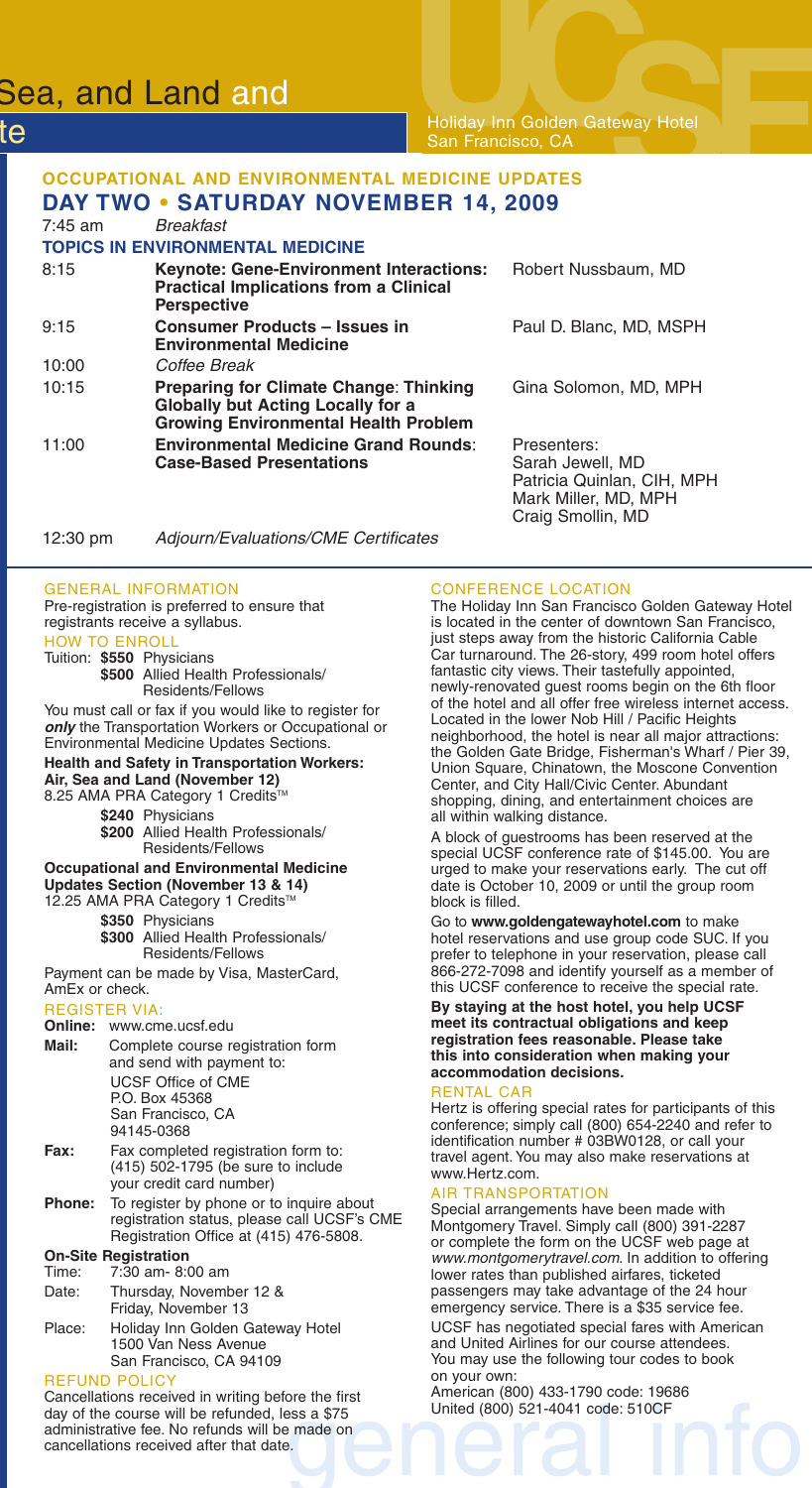the History of Occupational and 4th International Conference on **the History of Occupational and onference on** San Francisco, California San Francisco, California Environmental Health **Environmental Health 4th International C** June 19-22, 2010 June 19-22, 2010

• including a training workshop in including a training workshop in history methods June 19. history methods June 19.

Co-sponsored by the International Co-sponsored by the International Commission on Occupational mission on Occupational  $\dot{\widehat{\tt \tau}}$ Health (IC O

For information on this upcoming For information on this upcoming event in 2010, please email event in 2010, please email Paul.Blanc@ucsf.edu Paul.Blanc@ucsf.edu

94143-0742

94143-0742

Printed on Recycled Paper Printed on Recycled Paper  $^{\circledR}$ 

For more information or to register online visit our website at

For more information or to register online visit our website at

**w.cme.ucsf.edu**. You may also reach us by calling the Office

at (415) 476-4251 or emailing: info@ocme.ucsf.edu.

**ww**

of C M E

**Jniversity of California,** University of California, Office of Continuing Office of Continuing Medical Education A Medical Education San Francisco, C SF Box 0742 San Francisco San Francisco 0569 UC

### **COURSE CHAIRS**

**Paul D. Blanc, MD, MSPH** Professor of Medicine, Endowed Chair and Division Chief, Occupational and Environmental Medicine; UC San Francisco **Robert Kosnik, MD** Associate Clinical Professor. Medical Director, Employee Health Services, Division of Occupational and Environmental Medicine, UC San Francisco

### **COURSE FACULTY**

(University of California, San Francisco, School of Medicine unless otherwise noted) **Lesley J. Anderson, MD** Private Practice, California Pacific Medical Center; Assistant Clinical Professor Dept of Orthopedic Surgery **John Balmes, MD** Professor of Medicine; Division Chief, Occupational and Environmental Medicine, San Francisco General Hospital **David Claman, MD** Clinical Professor of Medicine; Director, UCSF Sleep Disorders Center **George A. Conway, MD, MPH, AME, CAPT, USPHS (Ret.)** Director, CDC/NIOSH Agriculture, Forestry, and Fishing Program; Director, CDC/NIOSH Alaska Pacific Regional Office **Glinda S. Cooper, PhD** Senior Epidemiologist, United States Environmental Protection Agency **Kenneth Covinsky, MD, MPH** Professor of Medicine; Edmund G. Brown Sr. Distinguished Professorship in Geriatrics

### **COURSE FACULTY (CONT'D) Robert Harrison, MD, MPH** Chief, Occupational Health Surveillance, California Department of Public Health; Clinical Professor of Medicine **Bradly Jacobs, MD, MPH** Attending Physician San Francisco Veterans Affairs Medical Center **Sarah Jewell, MD, MPH** Professor of Medicine, Division of Occupational and Environmental Medicine, San Francisco General Hospital **David H. Kaye, DO, MPH** Medical Director. NASA Ames Health Unit **Patrick R. Laraby, MD, MS, MPH, MBA, CDR, MC, USN** Office of the Assistant Secretary of Defense (Health Affairs) Force Health Protection and Readiness (FHP&R) Chief of Operations-International Health **Scott Levy, MD, MPH** Chief of Occupational Medicine, Permanente Group, San Rafael, CA **Howard Maibach, MD** Professor, Department of Dermatology **Mark Miller, MD, MPH** California Environmental Protection Agency, Office of Environmental Health Hazard Assessment; Director, UCSF Pediatric Environmental Health Specialty Unit **Robert Nussbaum, MD** Professor and Chief, Division of Medical Genetics **Stephen Popkin, PhD** Director, Human Factors Research

# and Systems Applications USDOT | RITA | Volpe Center

### Industrial Hygienist, Division of Occupational and Environmental Medicine, San Francisco General Hospital **David Ragland, PhD** Director, University of California Traffic Safety Center, Institute of Transportation Studies and School of Public Health, UC Berkeley **Thomas G. Sampson, MD** Medical Director of Total Joint Center, St. Francis Memorial Hospital; Medical Director of Hip Arthroscopy at Post Street Surgery Center, San Francisco, CA **James Seward, MD, MPP** Medical Director, Lawrence Livermore National Laboratory; Clinical Professor of Medicine **Dennis Shusterman, MD, MPH** Occupational Health Branch, California Department of Health Services; Professor of Clinical Medicine Emeritus **Craig Smollin, MD** California State Poison Control, San Francisco Division; Assistant Clinical Professor,

**COURSE FACULTY (CONT'D) Patricia Quinlan, CIH, MPH**

Department of Emergency Medicine **Gina Solomon, MD, MPH** Senior Scientist, Natural Resources Defense Council, San Francisco; Associate Clinical Professor, Division of Occupational

and Environmental Medicine **Peter Swann, MD, FAAFP** Concentra Medical Centers, SF Bay Area Medical Director **Norman Westhoff, MD, MPH** Senior Aviation Medical Examiner, Center Medical Director, Concentra Potrero Hill

FPO

PO STAL